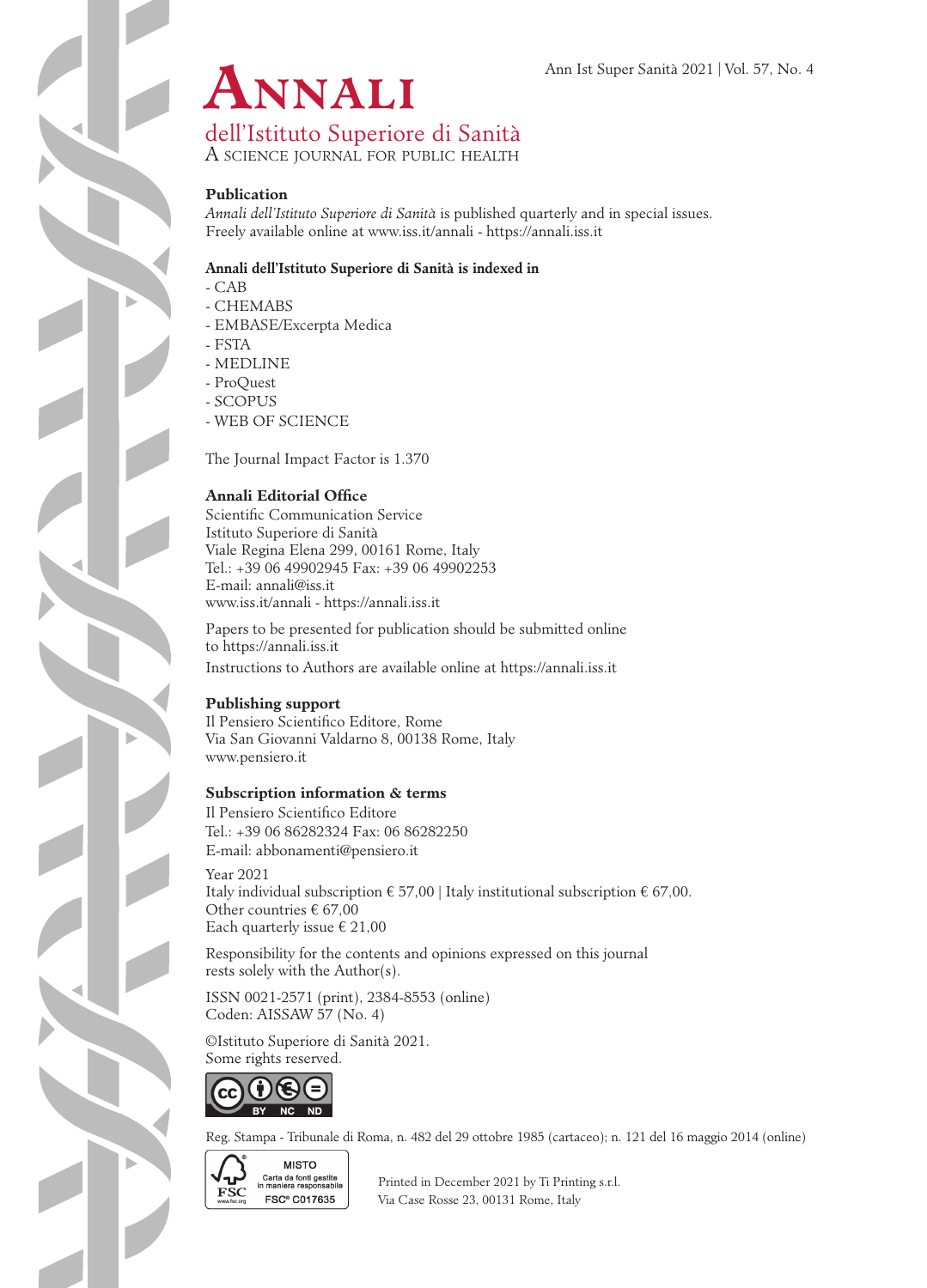

A science journal for public health

**President of the Istituto Superiore di Sanità**

Silvio Brusaferro

**Responsible Director** Paola De Castro

**Editor-in-chief**

Enrico Alleva *Istituto Superiore di Sanità*

**Assistant Editor** Federica Napolitani Cheyne *Istituto Superiore di Sanità*

## **Scientific Committee**

Enrico Alleva, Luca Busani, Pietro Comba, Paola De Castro, Paola Fattibene, Alessandro Giuliani, Antonio Mistretta, Carlo Petrini, Giovanni Rezza, Emanuele Scafato, Marina Torre *Istituto Superiore di Sanità*

## **Editorial Committee**

Annarita Barbaro, Maria Cristina Barbaro, Alessandra Fuglieni, Federica Napolitani Cheyne, Laura Radiciotti *Istituto Superiore di Sanità*

# **OJS Site Administrator**

Daniele Cordella *Istituto Superiore di Sanità*

## **Editorial Advisory Board**

Chris Beyrer *Johns Hopkins Bloomberg School of Public Health, Baltimore, USA* Jacqueline N. Crawley *Laboratory of Behavioral Neuroscience, NIMH, NIH, Bethesda, USA* Juana Martín de las Mulas González-Albo *Dpto de Anatomía y Anatomía Patológica Comparada, Facultad de Veterinaria, UCO, Córdoba, Spain* Jean-François Delfraissy *Agence Nationale de Recherches sur le sida et les hépatites virales, Paris, France* Tony Fletcher *London School of Hygiene & Tropical Medicine, London, UK* Sui Huang *Institute for Systems Biology, Seattle, USA*  Stefania Maggi *CNR Aging Branch Institute of Neuroscience, Padova, Italy*  Francesco M. Marincola *Infectious Disease and Immunogenetics Section, NIH, Bethesda, USA* Ana Marušic´ *Dept of Research in Biomedicine and Health, University of Split School of Medicine, Croatia*  Patrick Smeesters *Université Catholique de Louvain, Louvain-La-Neuve, Belgium* Kurt Straif *ISGlobal, Barcelona and Visiting Professor at Boston College* David Vlahov *School of Nursing, University of California, San Francisco, CA, USA* Bernard Zalc (Boris) *Centre de Recherche de l'Institut du Cerveau et de la Moelle epiniere, UPMC, Paris, France*

*Graphic design of the cover:* Massimo Delle Femmine, Istituto Superiore di Sanità *The photograph on the cover is a transmission electron microscopy image of human colon carcinoma cells (LoVo) treated with the natural product, voacamine and the chemotherapy drug, doxorubicin for 24 h provided by Maria Condello, CNRVF, Istituto Superiore di Sanità, Rome, Italy*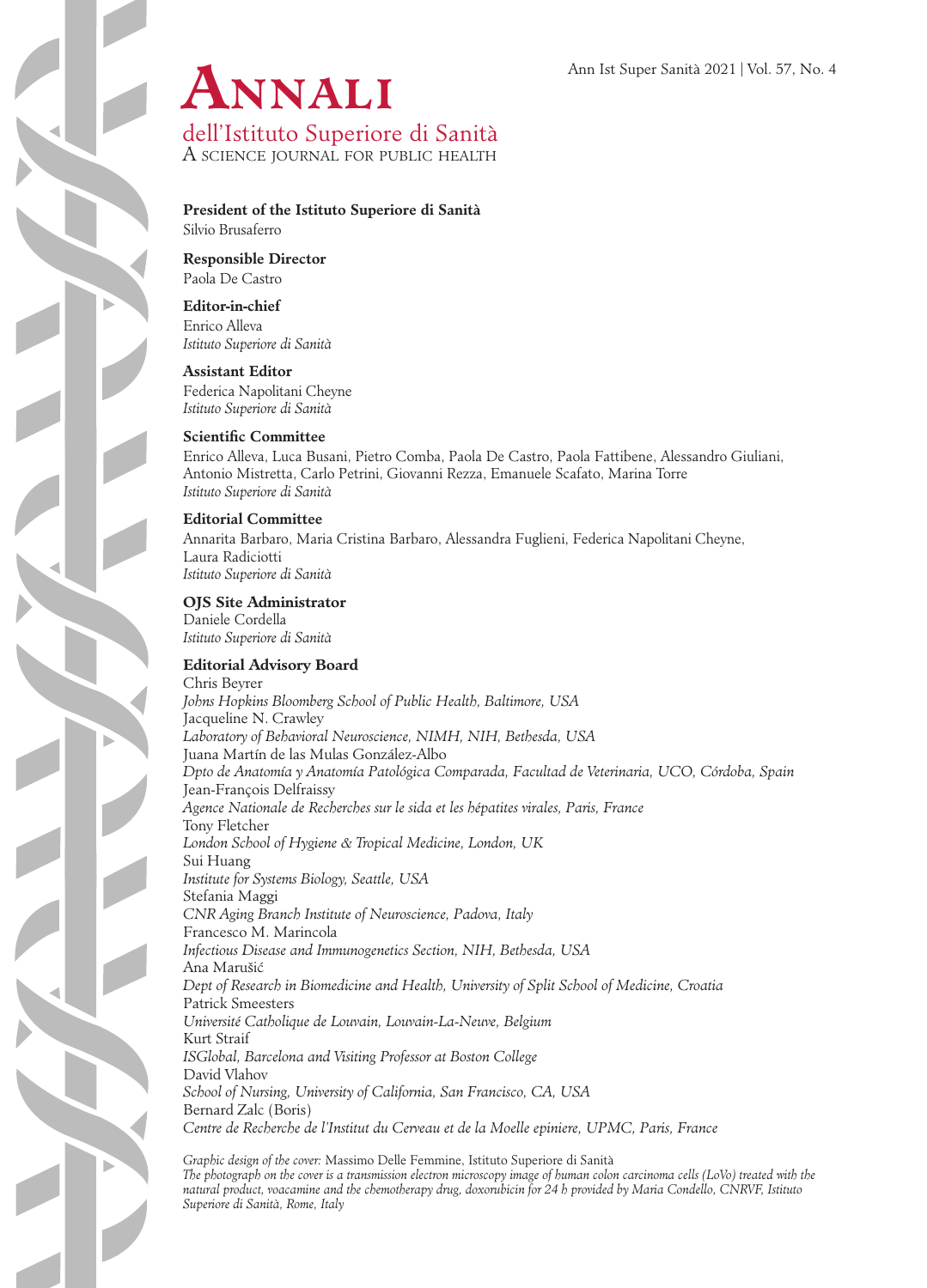



Vol. 57, No. 4 2021

# Contents

#### **Original articles and reviews**

**265** Anti-SARS-CoV-2 antibodies persistence after natural infection: a repeated serosurvey in Northern Italy *Giorgio Fedele, Paola Stefanelli, Antonino Bella, Stefano Fiore, Serena Pancheri, Eleonora Benedetti, Concetta Fabiani, Pasqualina Leone, Paola Vacca, Ilaria Schiavoni, Arianna Neri, Anna Carannante, Maurizio Simmaco, Iolanda Santino, Maria Grazia Zuccali, Giancarlo Bizzarri, Rosa Magnoni, Pier Paolo Benetollo, Silvio Brusaferro, Giovanni Rezza and Antonio Ferro* 

- **272** The first SARS-CoV-2 wave among pregnant women in Italy: results from a prospective population-based study *Serena Donati, Edoardo Corsi, Alice Maraschini, Michele Antonio Salvatore and the ItOSS COVID-19 Working Group*
- **286** COVID-19 in pediatric palliative care: what can we learn from the pandemic and possible future directions *Irene Avagnina, Anna Zanin, Pierina Lazzarin, Enrica Grigolon, Aashni Shahi, Simonetta Papa, Luca Giacomelli and Franca Benini*
- **291** The healthcare professionals' support towards organ donation. An analysis of current practices, predictors, and consent rates in Apulian hospitals *Federico Ruta, Chiara Musajo Somma, Maura Lusignani, Giuseppe Vitobello, Loreto Gesualdo, Francesca Dal Mas, Andrea Peloso and Lorenzo Cobianchi*
- **300** Measurable residual disease in multiple myeloma and in acute myeloid leukemia, an evolving topic *Germana Castelli, Elvira Pelosi and Ugo Testa*
- **314** Ecological meta-analytic study of kidney disease in Italian contaminated sites *Marta Benedetti, Fabrizio Minichilli, Maria Eleonora Soggiu, Valerio Manno and Lucia Fazzo*